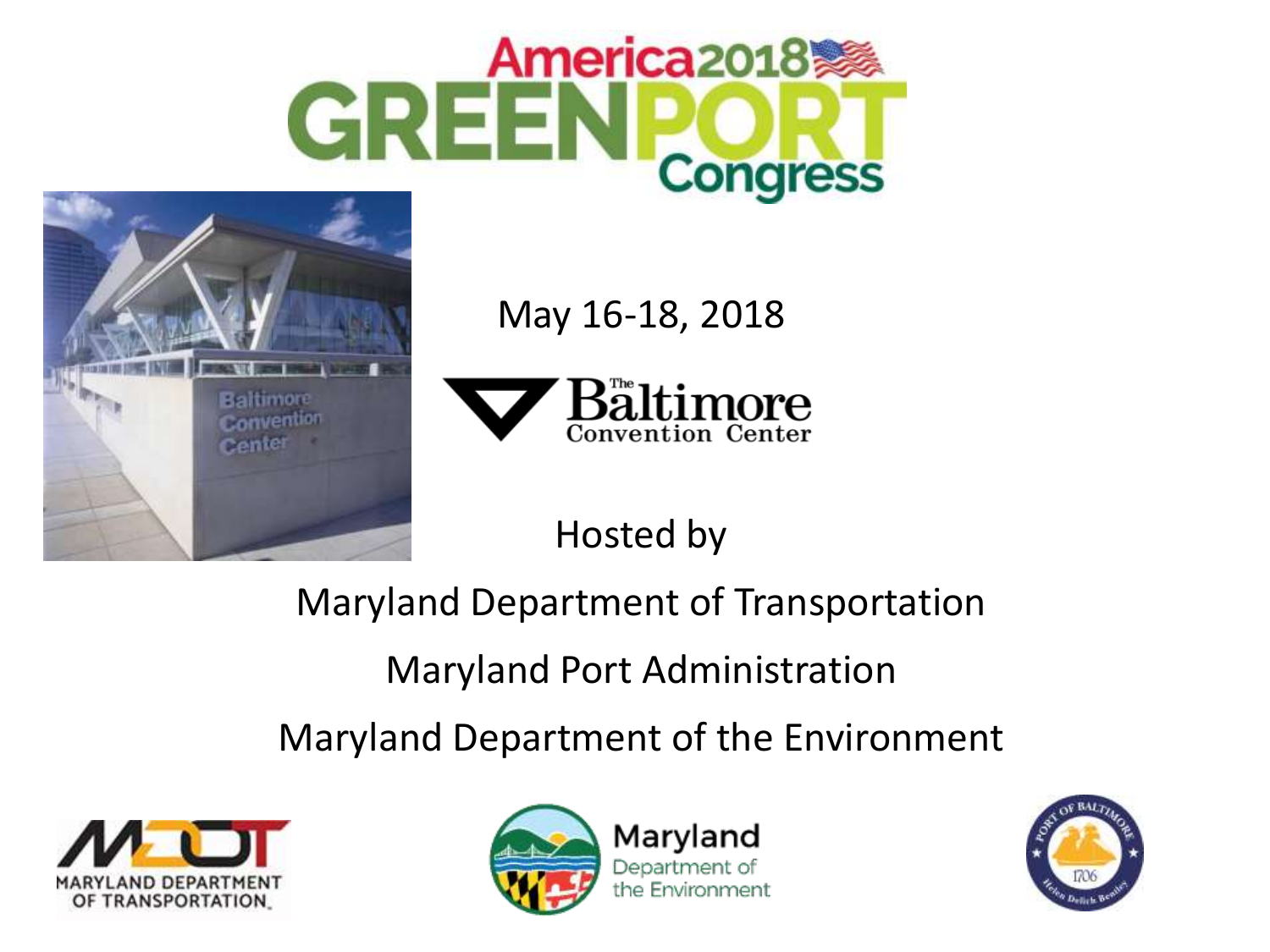

### **Announcing First GreenPort Congress to be Held in the Americas**



**Maryland Department of Transportation Deputy Secretary R. Earl Lewis** 

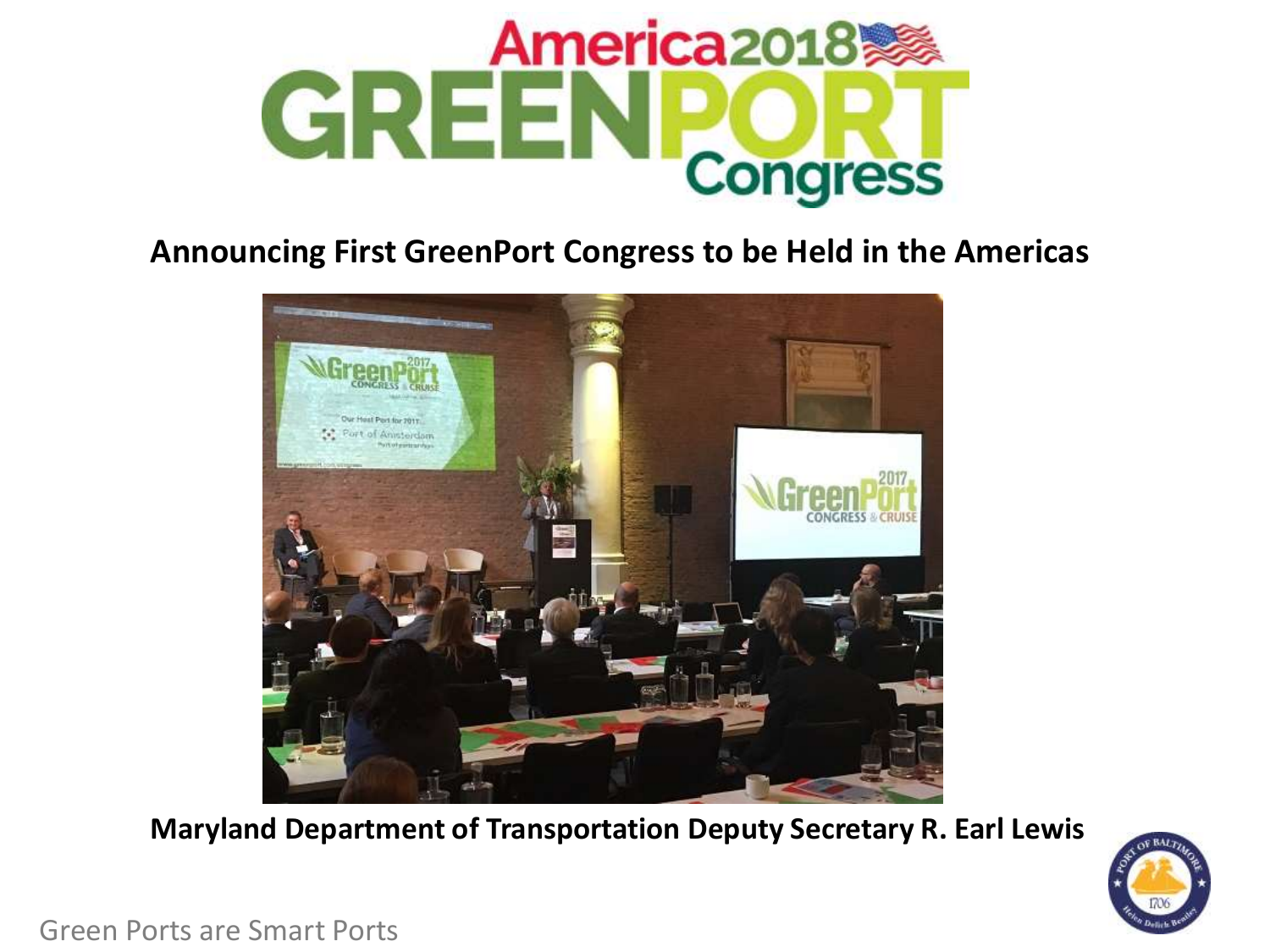

### **Theme: Green Ports are Smart Ports**

### **Purpose:**

- Networking with ports from around the world;
- Sharing ideas;
- Exchanging information on the latest in sustainable technologies & practices;
- Learning about innovation; and
- Recognizing importance of global partners and economy.

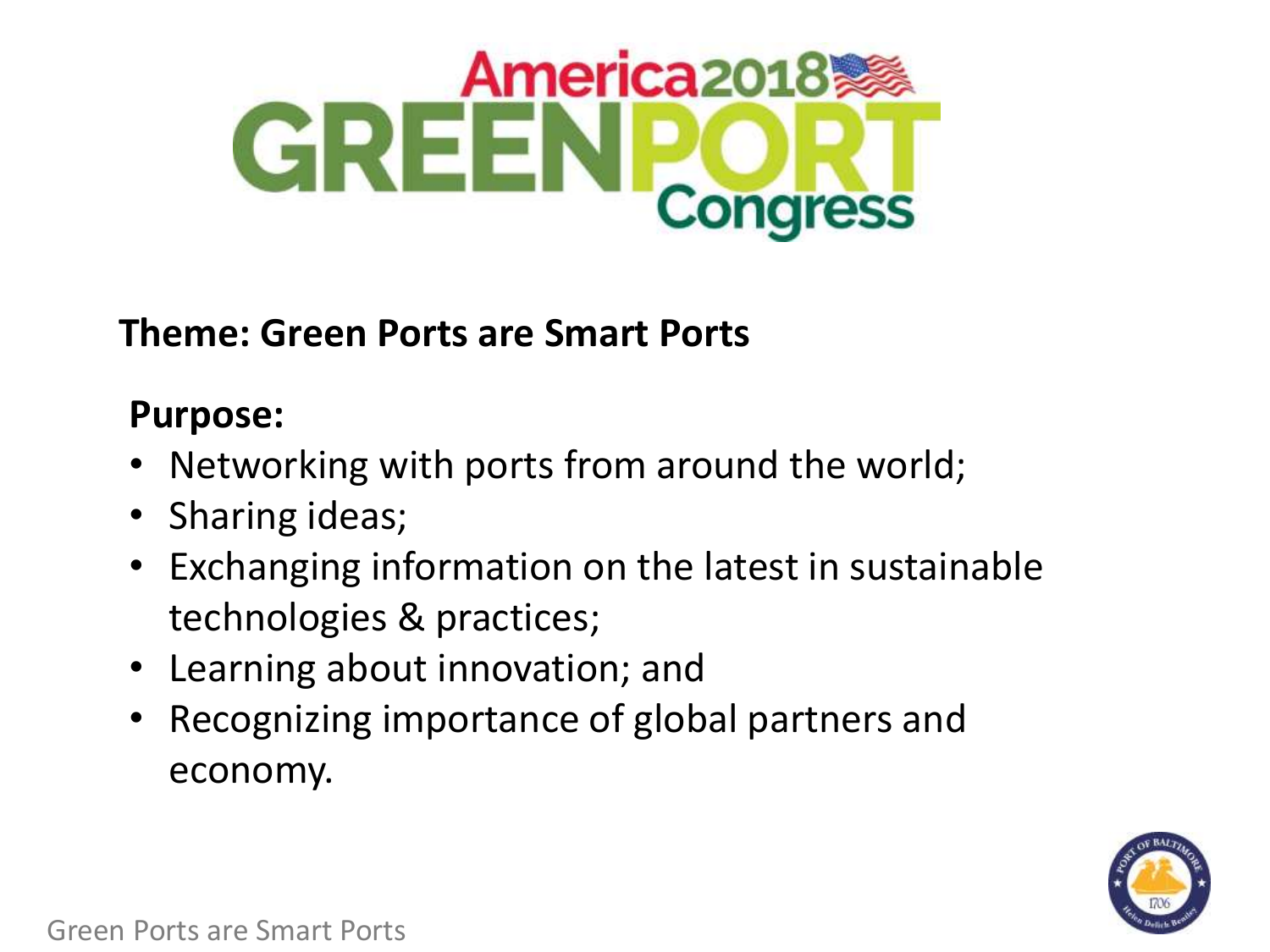

### **Conference Topics**

- •Sustainable ports: what does it mean and how to accomplish
- •Climate adaptation and Greenhouse Gas (GHG) emission reduction strategies
- •Social License to Operate: How to inform, engage and invest in communities
- •Alternative energy sources (e.g., solar, wind, biogas, hydrogen)
- •Growing ports through land redevelopment (i.e., brownfield remediation)

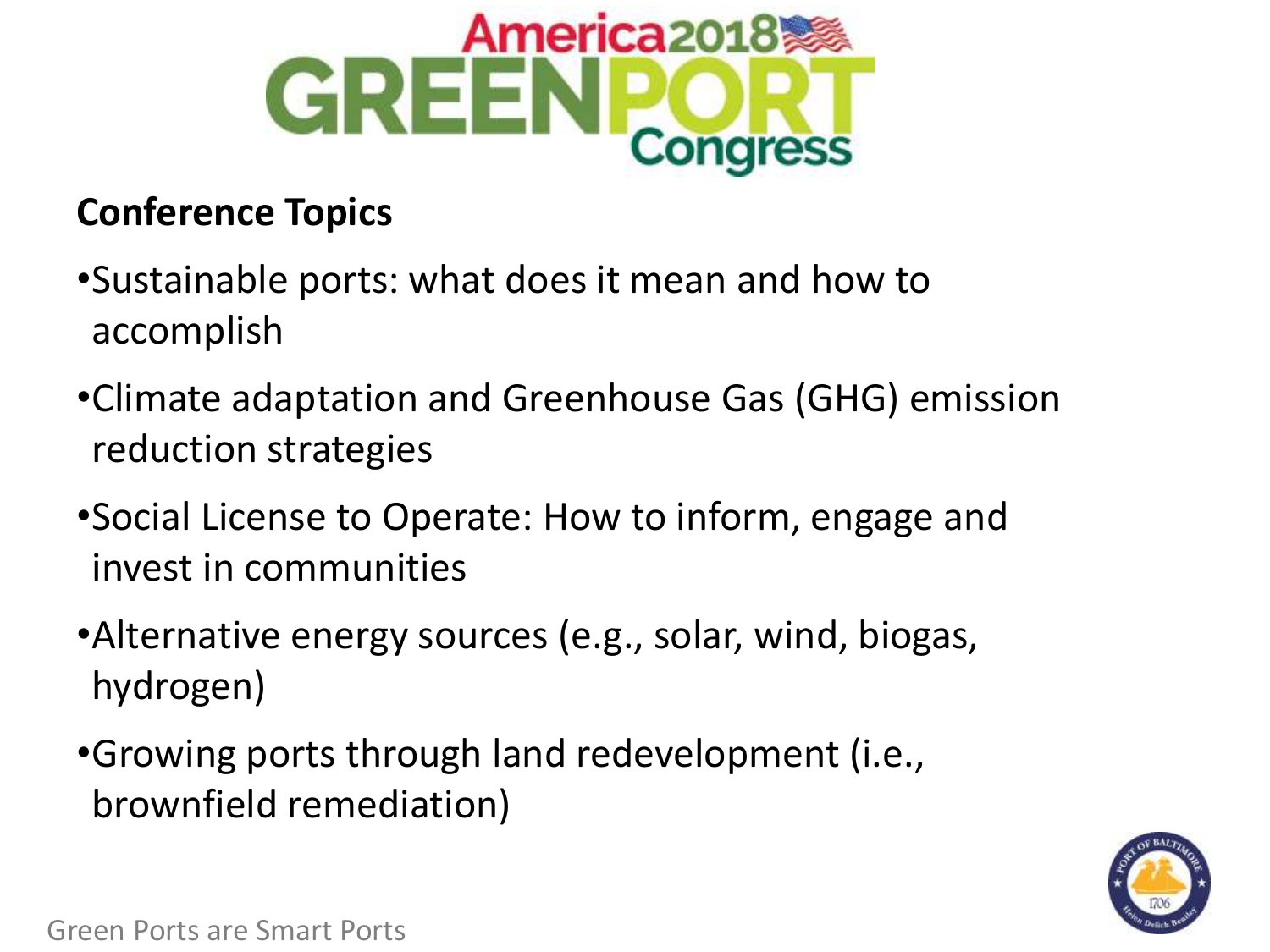

# **Conference Topics**

- •Managing dredged materials (beneficial and innovative reuse)
- •Innovative & emerging technologies (e.g., biogas for fuel cells, electric yard tractors, hydrogen-fuel trucks, nextgeneration batteries, GPS tracking of vessels to reduce idling, etc.)
- •Future of commercial vessels, with topics including LNG or other alternative energy, scrubbers, ballast water treatment, and in water hull cleaning
- •Challenges and opportunities for cruise ports (green buildings, solar, alternate fuels for shore power)
- •Green supply chain

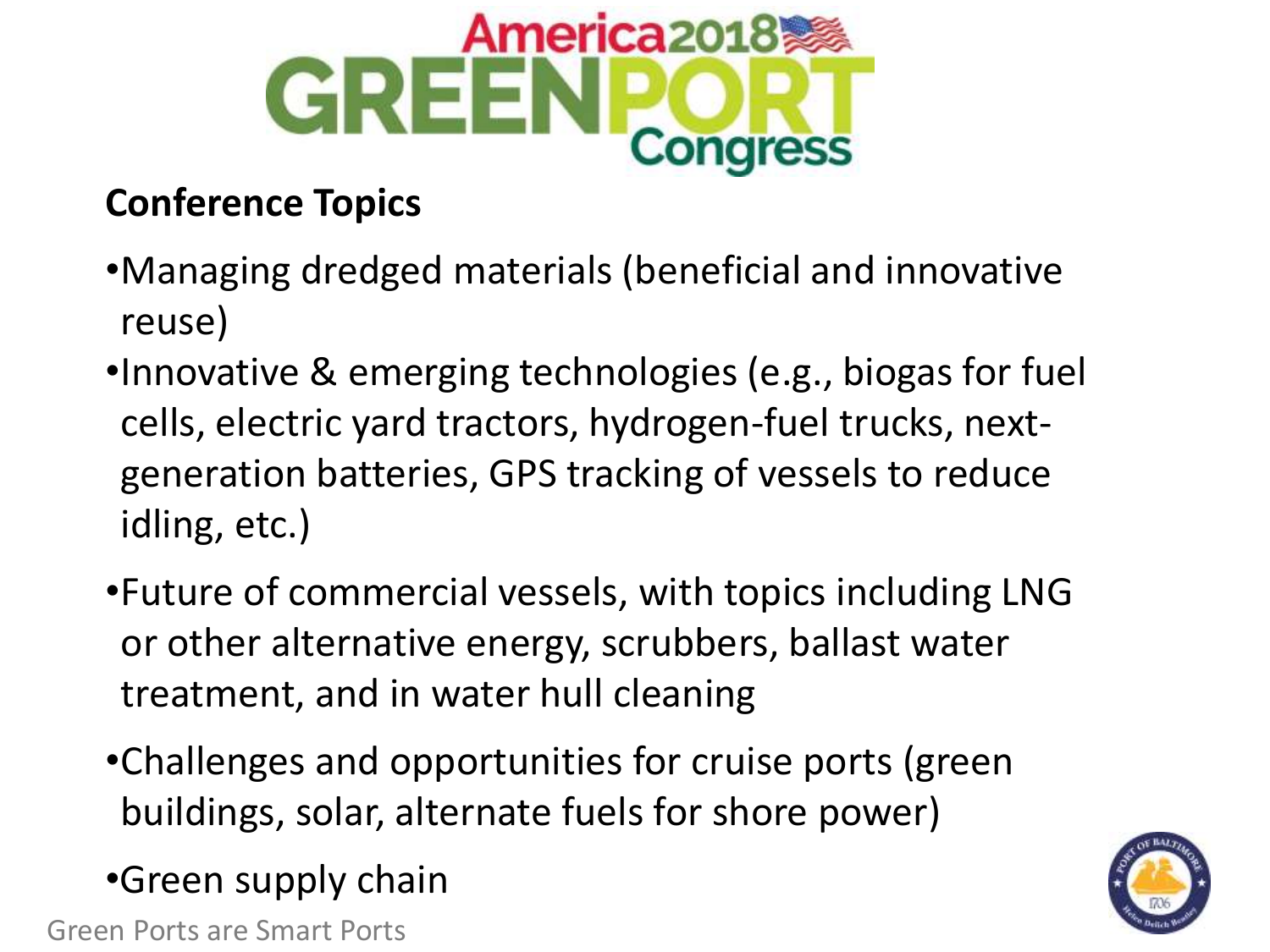

# **Who Should Attend**

- •Environmental managers and planners
- •Harbor masters
- •Logistics managers
- •Energy managers
- •Sustainability and corporate social responsibility executives
- •Terminal operators
- •Shipping lines
- •Shippers
- •Logistics companies
- •Equipment suppliers and manufacturers
- •Community members

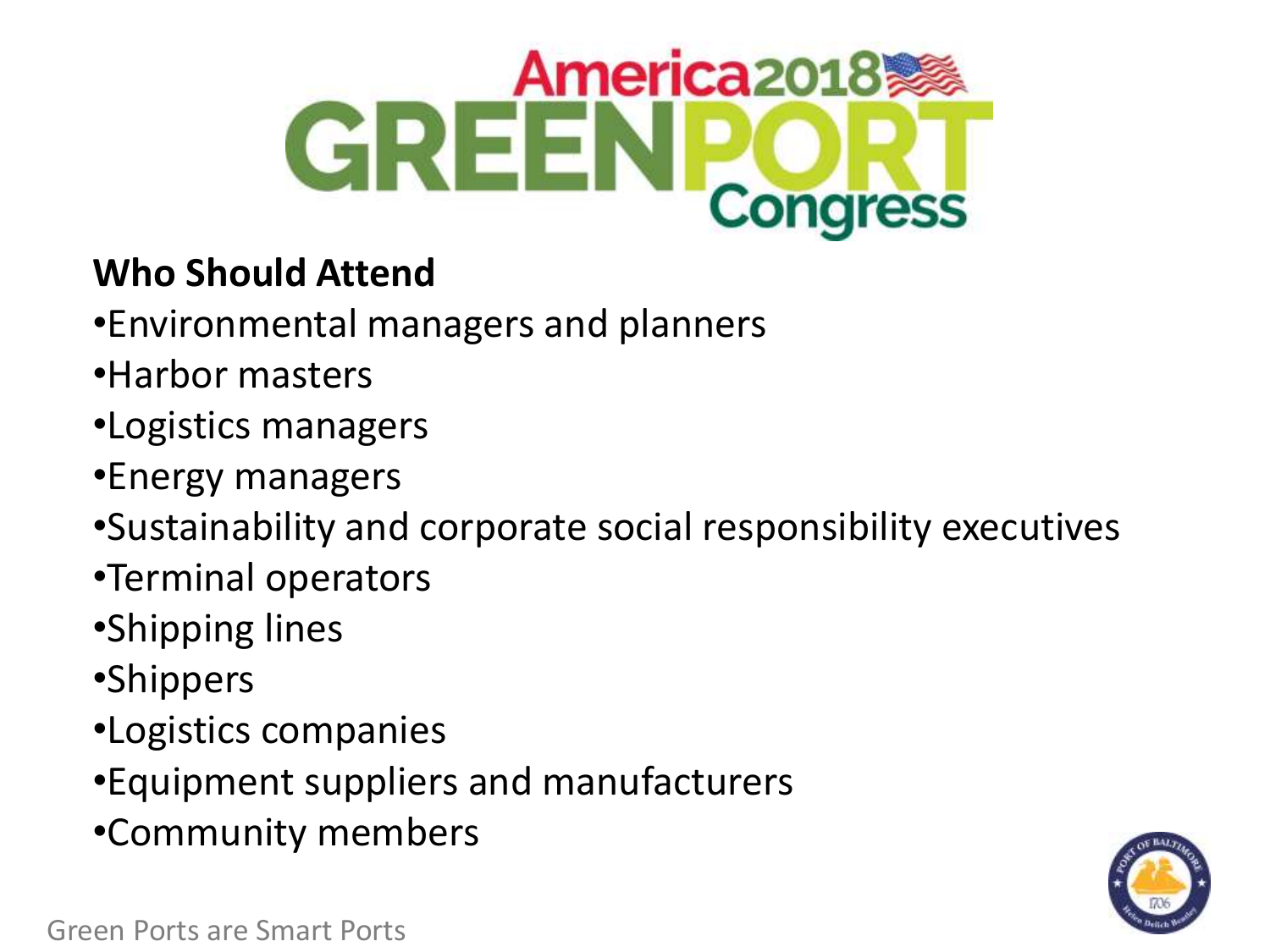

### **Landside Port Tour (DMT & SMT)**

Tour of both the Dundalk Marine Terminal and the Seagirt Marine Terminal. The tour will highlight DMT's position as the top U.S. RO/RO port and showcase SMT's state-of-the-art super post-Panamax cranes.

#### **Waterside Port Tour**

Tour the Baltimore Inner Harbor and the port facilities from waterside aboard the MDOT MPA's touring boat, Mary Lynn

#### **Masonville Cove & Educational Center**

Visit the Masonville Cove dredged material containment facility and the Environmental Education Center and gain an appreciation for the efforts that have resulted in the U.S. Fish and Wildlife Service naming Masonville as its first Urban Wildlife Refuge partner.

#### **Poplar Island**

Travel from Baltimore down to the Chesapeake Bay on a boat ride to our Poplar Island that has become a national model of environmental restoration. Through various natural processes, Poplar Island was reduced in size from approximately 1,100 acres, as recorded in 1847, to just 5 acres in 1993. Since 2001, Poplar Island has received clean dredge material to help expand the island to an ultimate size of 1,715 acres.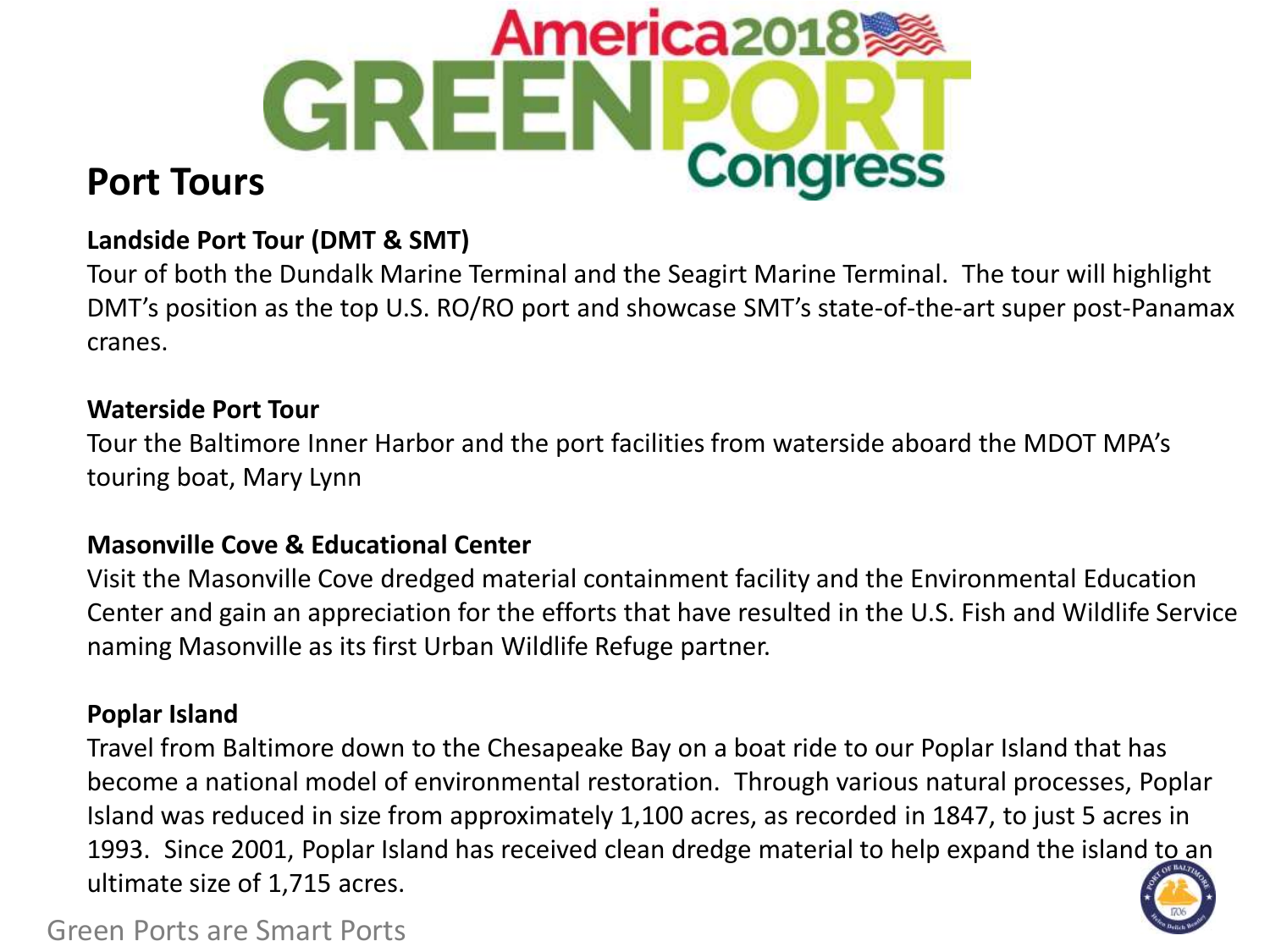